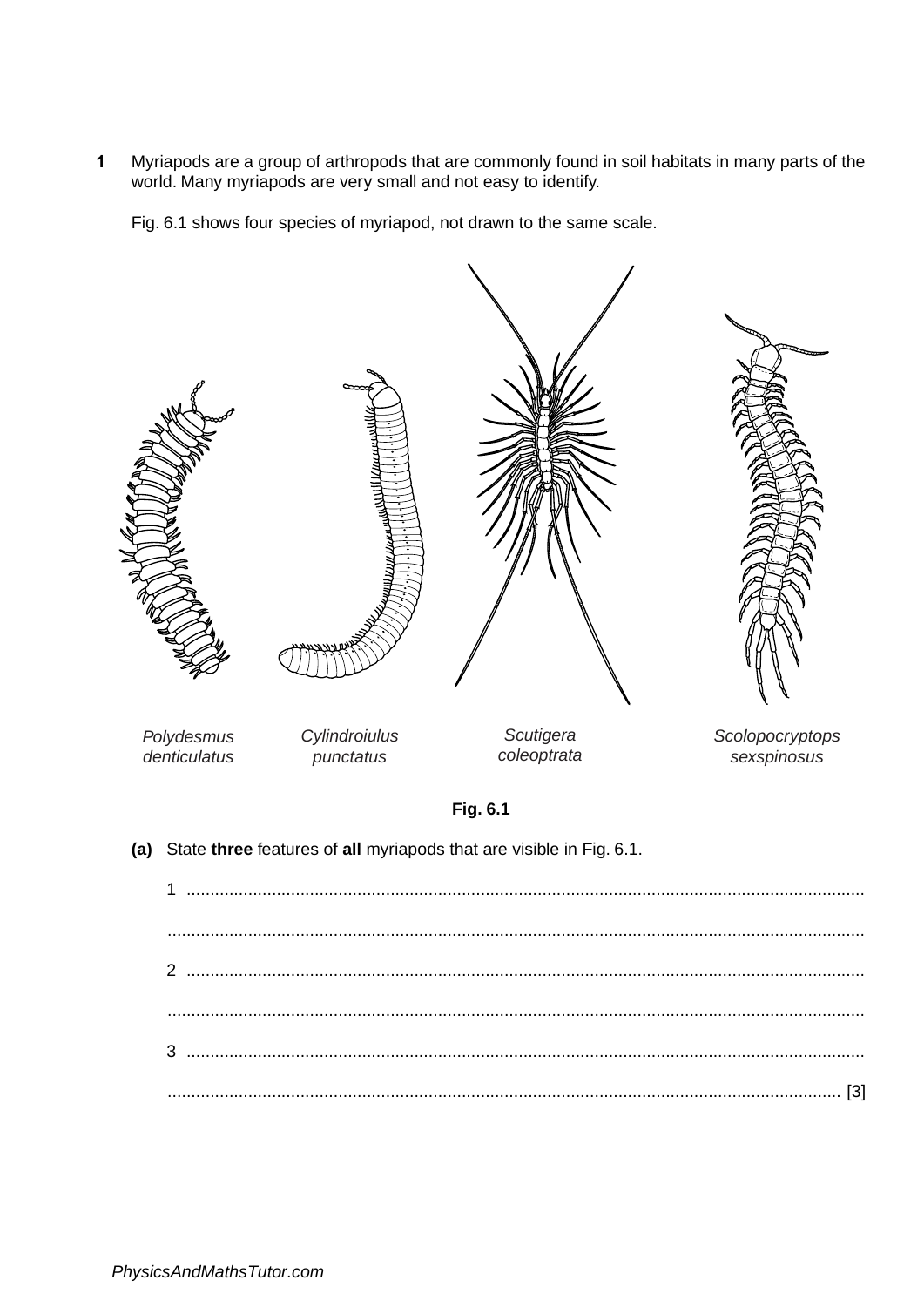- (b) Describe three features of myriapods that could be used to make a dichotomous key to distinguish between the four species in Fig. 6.1.
- $\mathcal{L} = \{x_1, x_2, \ldots, x_n, x_1, \ldots, x_n, \ldots, x_n, \ldots, x_n, \ldots, x_n, \ldots, x_n, \ldots, x_n, \ldots, x_n, \ldots, x_n, \ldots, x_n, \ldots, x_n, \ldots, x_n, \ldots, x_n, \ldots, x_n, \ldots, x_n, \ldots, x_n, \ldots, x_n, \ldots, x_n, \ldots, x_n, \ldots, x_n, \ldots, x_n, \ldots, x_n, \ldots, x_n, \ldots, x_n, \ldots, x_n, \ldots, x_n, \ldots, x_n, \ldots, x_n, \ldots$ (c) Mitochondria are cell structures that contain a small quantity of DNA. Scientists are sequencing the DNA of one particular gene in mitochondria to help identify different species of many animals including myriapods. The sequences that they find are called 'barcodes'. State the part of the cell that contains most of the DNA.  $(i)$ (ii) Suggest how DNA barcoding might be useful in the conservation of animals, such as myriapods. State the function of DNA in cells. (iii)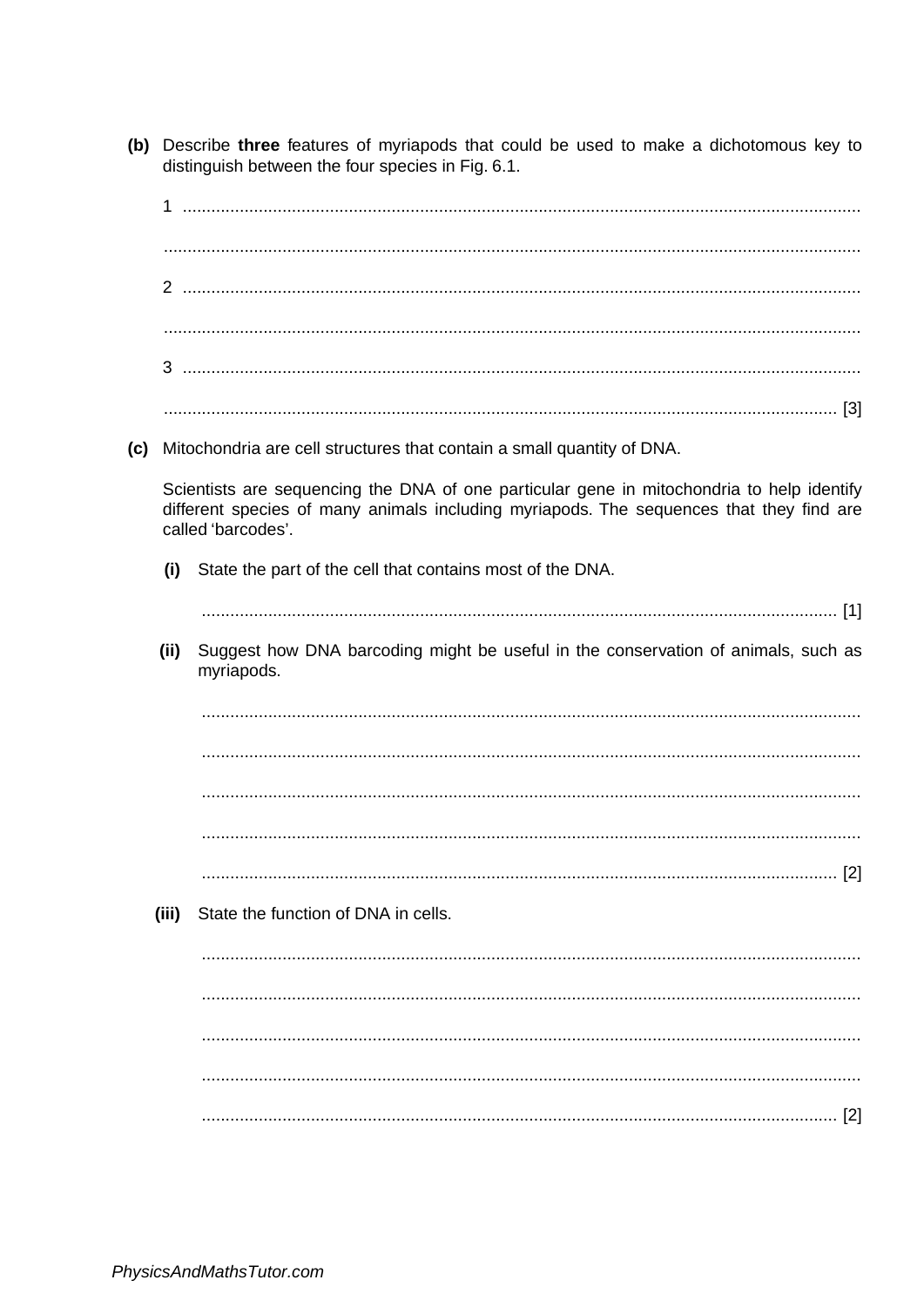**(d)** A student found the following information about the feeding relationships between some organisms in a soil habitat.

Dead organic matter, such as leaves, provides food for bacteria and soil fungi.

Earthworms eat dead leaves.

Many millipedes feed on dead plant matter and also on soil fungi.

Nematodes feed on bacteria and are eaten by springtails.

Centipedes are predators that feed on earthworms, millipedes and springtails.

**(i)** Draw a food web to show the feeding relationships described above.

| [4]                                                           |      |
|---------------------------------------------------------------|------|
| Describe the roles of the soil organisms in the carbon cycle. | (ii) |
|                                                               |      |
|                                                               |      |
|                                                               |      |
|                                                               |      |
|                                                               |      |
| [2]                                                           |      |
| $\cdots$                                                      |      |
| [Total: 17]                                                   |      |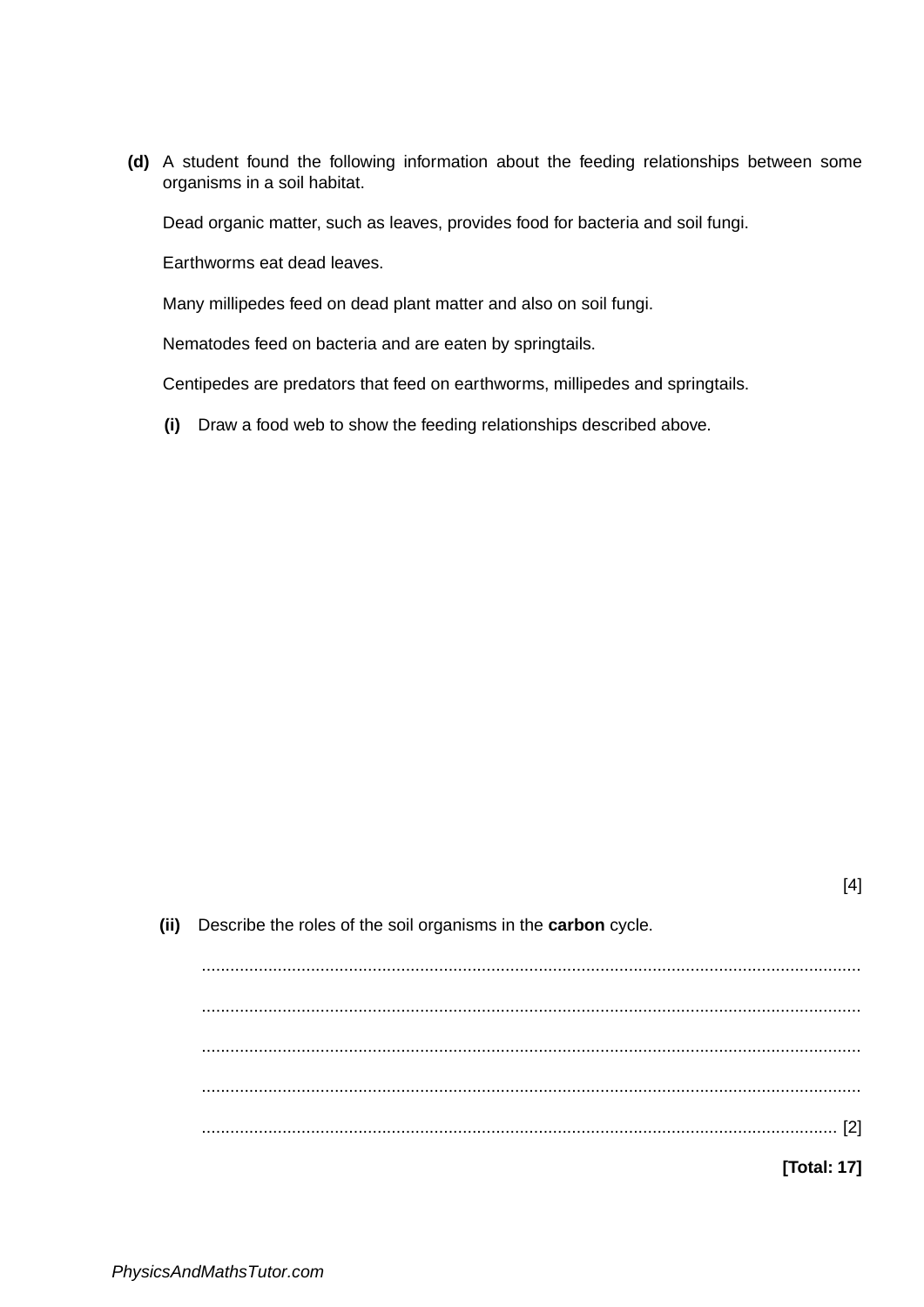**2** Some pollutants are not broken down easily and remain in the environment for a long time. These are described as persistent pollutants.

PCBs are a waste material from the manufacturing of electrical insulation. PCBs are one of the most persistent pollutants in the environment.

Between 1947 and 1976, factories dumped large quantities of PCBs into the Hudson River in the USA. Studies measured the concentrations of PCBs in the tissues of organisms in a food chain in the sea near the Hudson River, as shown in Fig. 6.1.



**Fig. 6.1**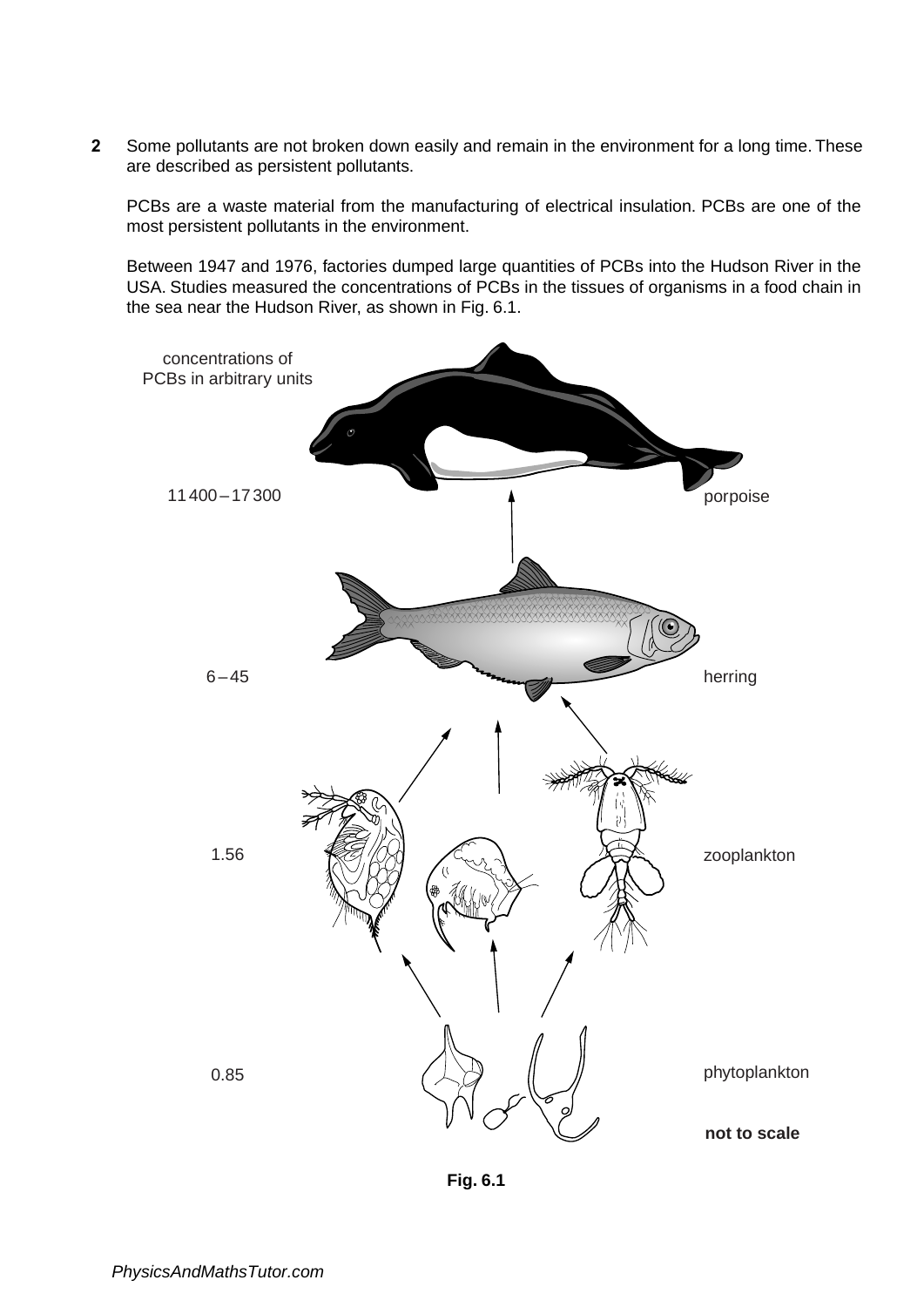(a) (i) Describe the results shown in Fig. 6.1.

(ii) Suggest an explanation for the different concentrations of PCBs in the organisms of the food chain.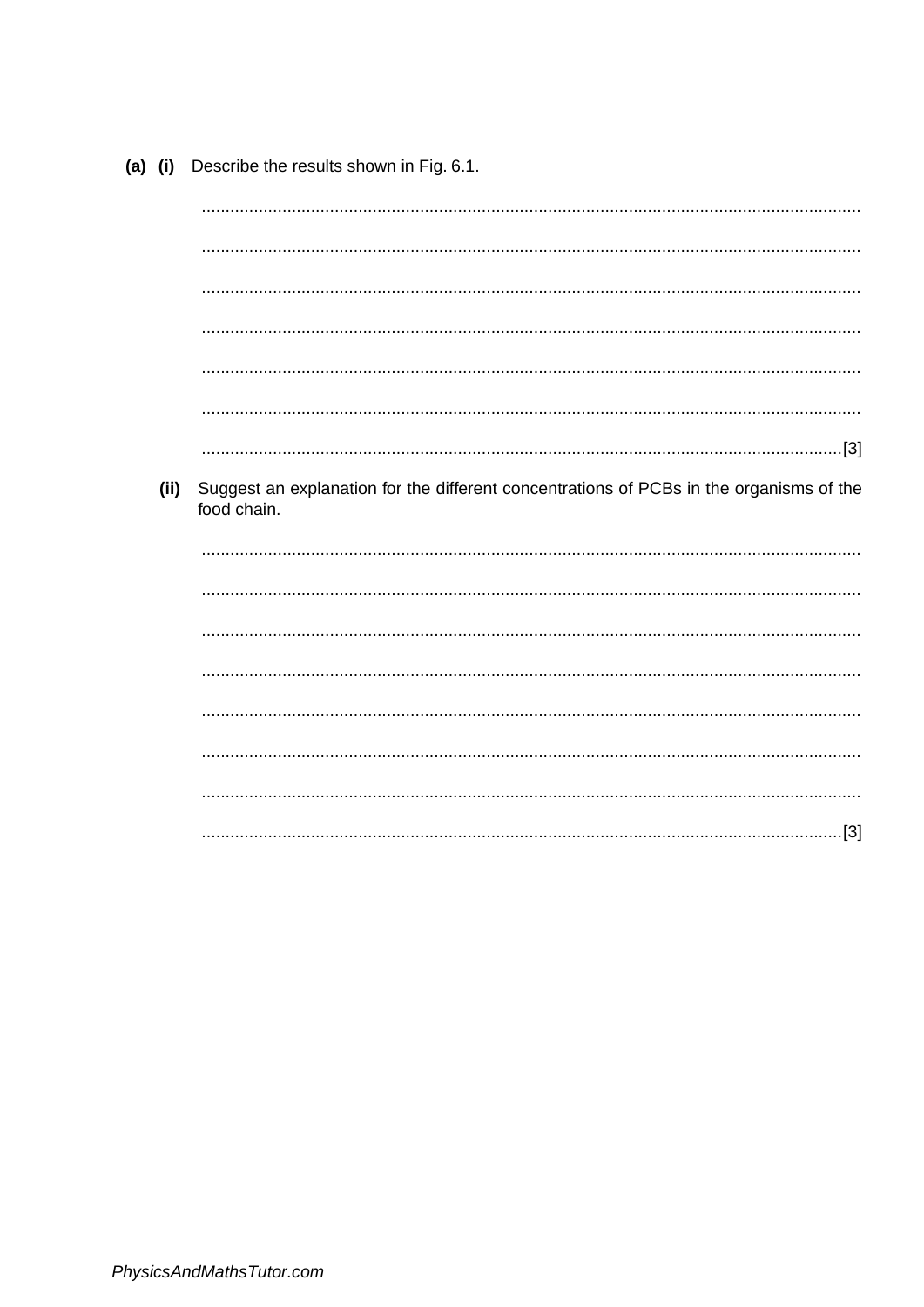(b) PCBs are toxic to many organisms because they bind to a protein molecule known as AHR.

The Atlantic tomcod, Microgadus tomcod, is a fish that lives in the Hudson River and other rivers nearby.

90% of the tomcod population in the Hudson River is resistant to the effects of PCBs. This is because these fish have a different type of AHR compared with other tomcod populations.

| (ii) | Scientists predict that the proportion of fish resistant to PCBs will decrease if the<br>concentration of PCBs in the river decreases. |
|------|----------------------------------------------------------------------------------------------------------------------------------------|
|      | Suggest reasons why the proportion of fish with the altered AHR protein might decrease.                                                |
|      |                                                                                                                                        |
|      |                                                                                                                                        |
|      |                                                                                                                                        |
|      |                                                                                                                                        |
|      |                                                                                                                                        |

(i) Suggest how this resistance came about.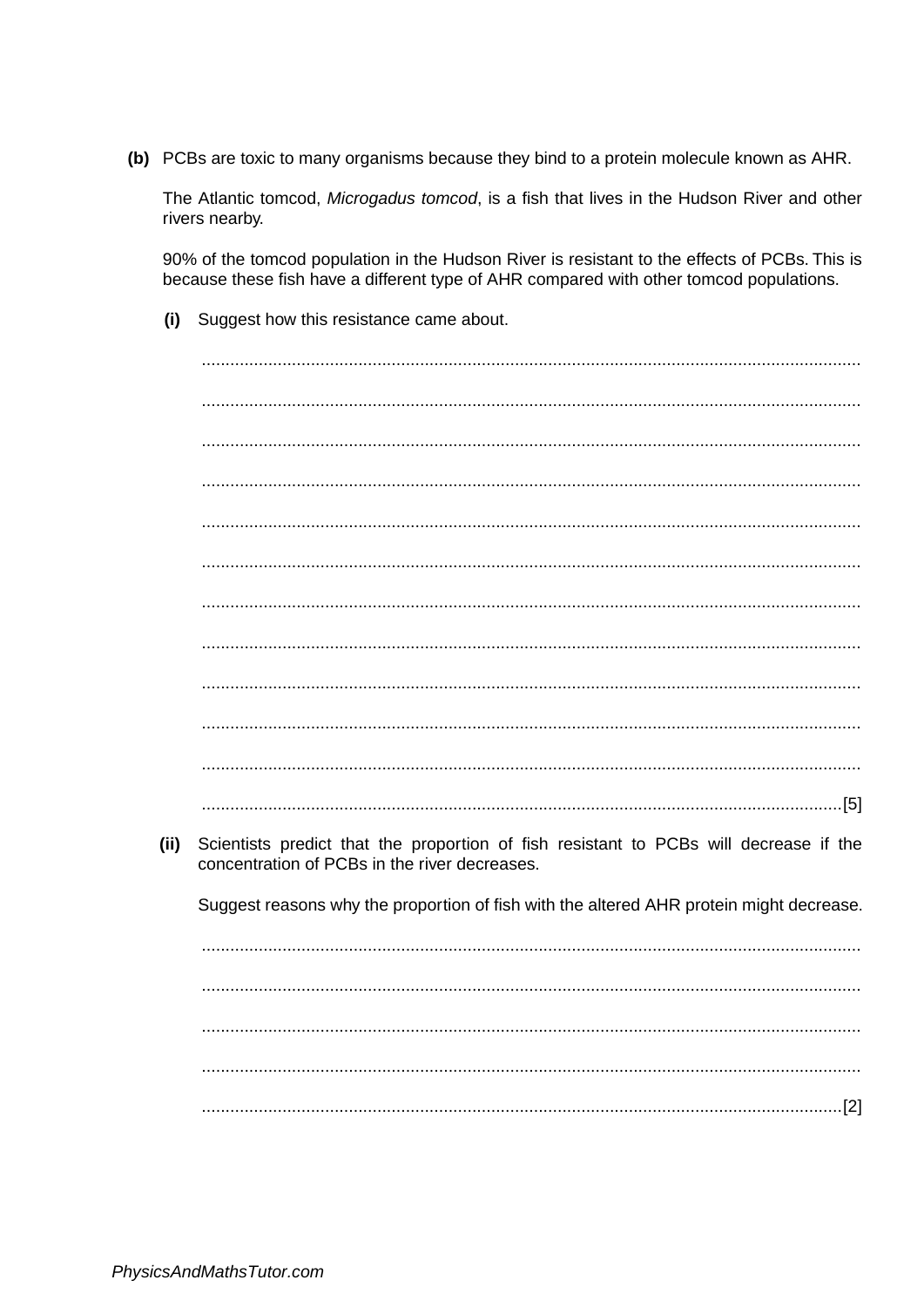(c) Describe the problems caused by non-biodegradable plastics in the environment.

[Total: 16]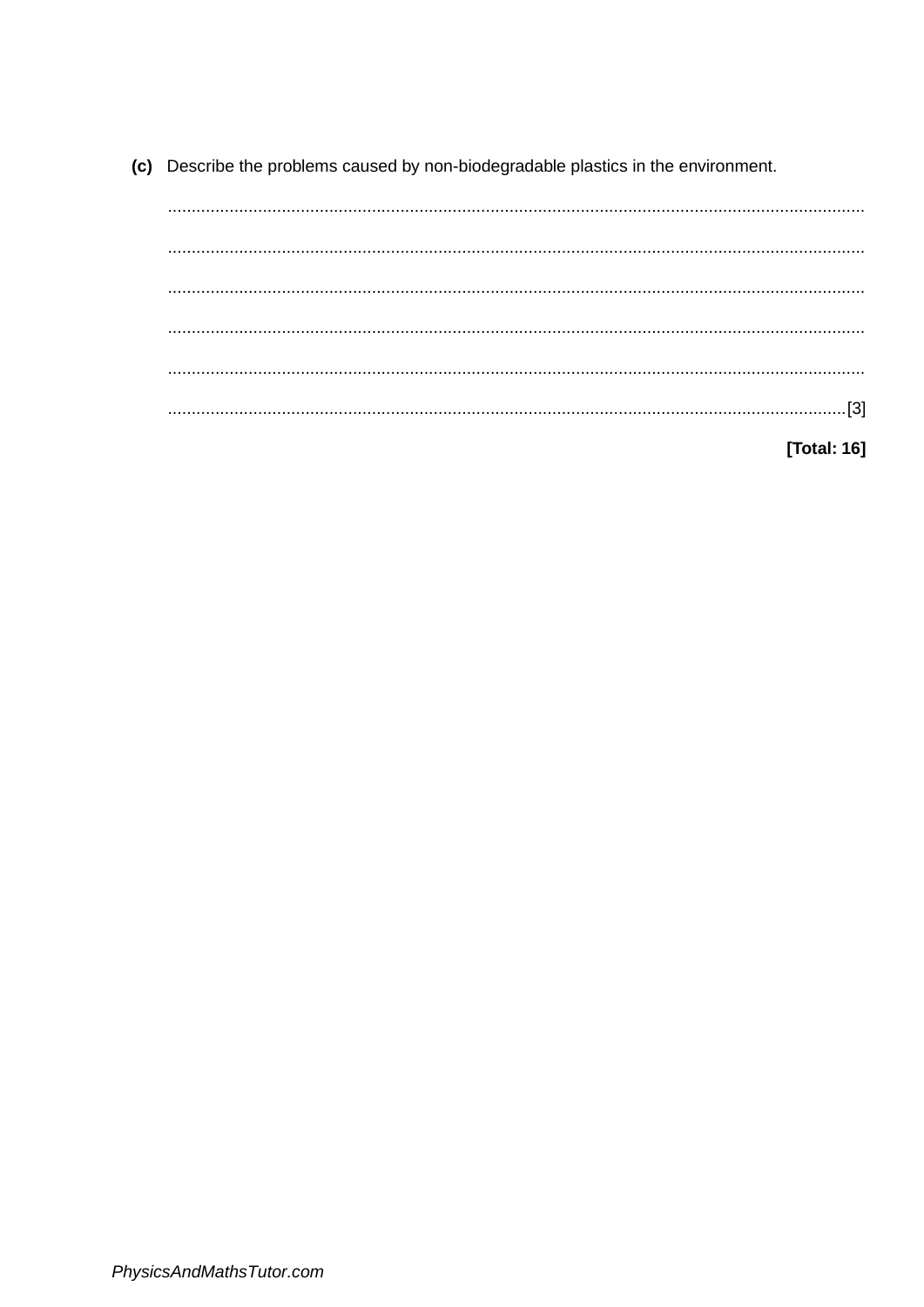3 Fig. 6.1 shows Soay sheep on St. Kilda, a group of small remote islands off the coast of Scotland. These islands experience extreme conditions of cold, wind and rain.

Sheep were introduced to the islands thousands of years ago and the Soay sheep are descended from them.

The islands of St. Kilda have been uninhabited by people since 1930. The sheep are now left unfarmed and in their natural state.



Fig. 6.1

(a) The populations of Soay sheep on St. Kilda show much more variation in their phenotype than modern breeds of sheep.

Explain, by using an example from Fig. 6.1, what is meant by variation in their phenotype.

[2]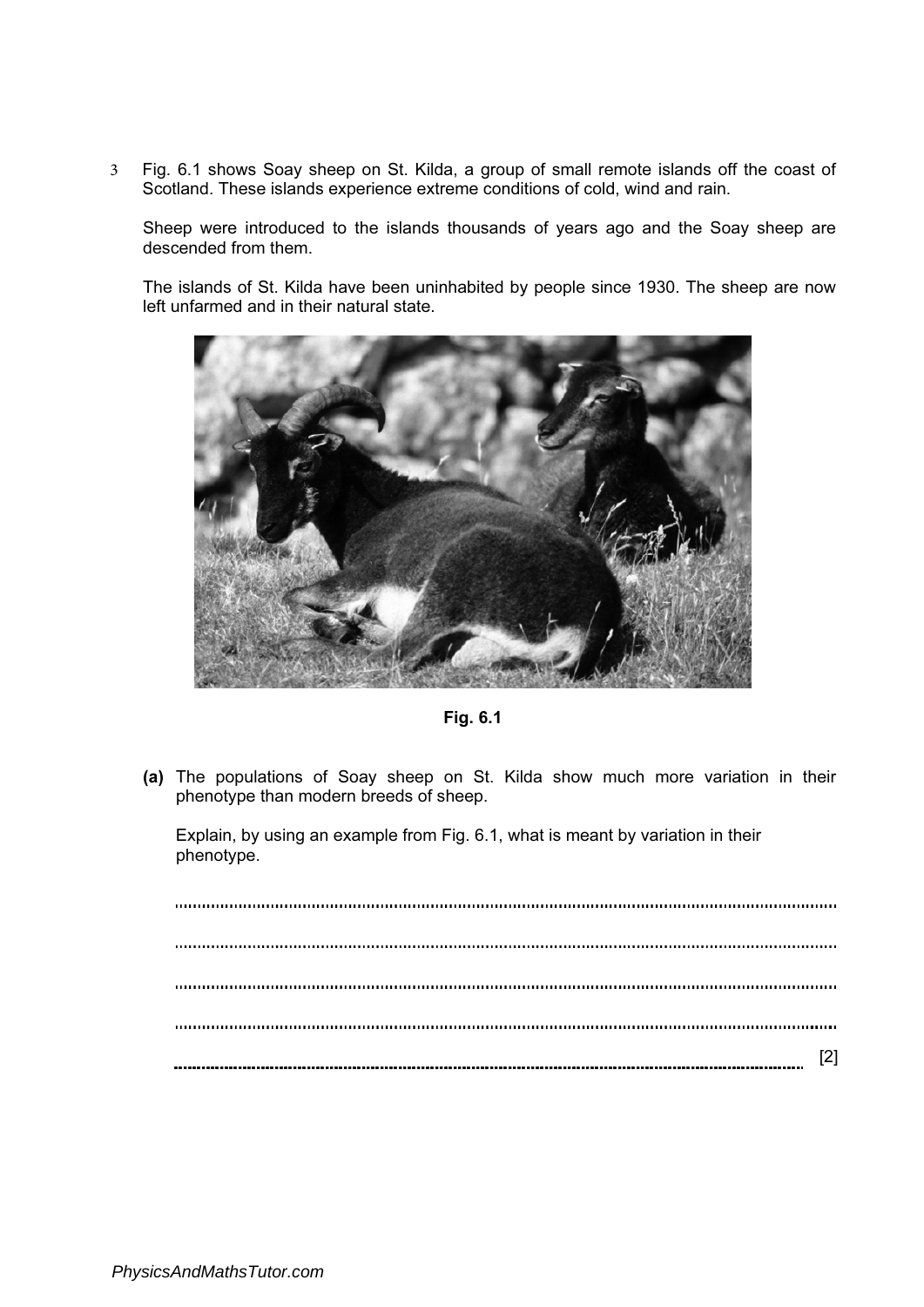(b) Scientists have recorded the numbers of Soay sheep and lambs on St. Kilda for many years.

Each year between 1985 and 1996, the lambs (young sheep) were caught, marked and weighed. In some years, the total number of sheep on St. Kilda was lower than in other years.

Fig. 6.2 shows the frequency of lambs of different body mass in years when the total number of sheep was low and years when the total number was high.



low population years



Fig. 6.2